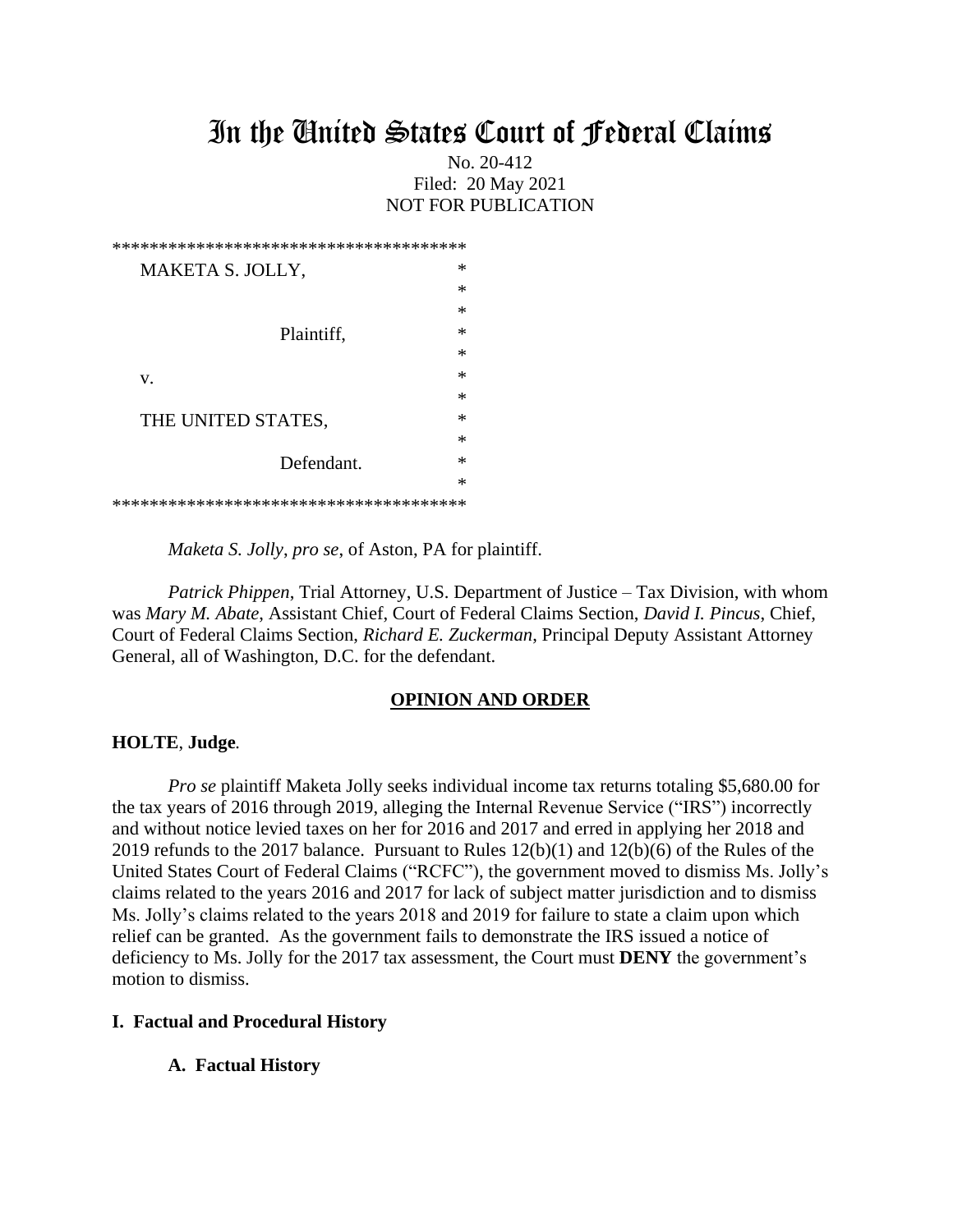The Court draws the following facts from Ms. Jolly's complaint, the IRS record, and the United States Tax Court's decision of *Jolly v. Commissioner,* No. 17172-19, slip op. (T.C. Mar. 11, 2020) ("*Jolly*"), "accept[ing] all well-pleaded [and unchallenged] factual allegations as true and draw[ing] all reasonable inferences in [the nonmovant's] favor." *Boyle v. U.S.*, 200 F.3d 1369, 1372 (Fed. Cir. 2000); *see also Hamlet v. U.S.*, 873 F.2d 1414, 1416 (Fed. Cir. 1989) (citing *Scheuer v. Rhodes*, 416 U.S. 232, 236 (1974)) ("In passing on a motion to dismiss, whether on the ground of lack of jurisdiction over the subject matter or for failure to state a cause of action, unchallenged allegations of the complaint should be construed favorably to the pleader.").

Ms. Jolly timely filed her individual income tax returns for 2016 and received the requested refund of \$2,392.00 on 23 February 2017. *See* Appendix to Def.'s Mot. To Dismiss Pl.'s Compl., ECF No. 12-1 ("App.") (appendix containing Ms. Jolly's tax documents, including Account Transcripts for the tax years of 2016–19), at 2. In 2018, Ms. Jolly filed an amended tax return for 2016. *Id.* at 3. The IRS audited Ms. Jolly's tax record and issued a notice of deficiency on 8 April 2019, resulting in a \$1,965.00 increase in Ms. Jolly's 2016 tax liability. *Id.*  at 10. The notice advised Ms. Jolly the deadline to petition the Tax Court regarding the adjustments was 8 July 2019. *Id*. Ms. Jolly did not pay the amount she allegedly owed for 2016, which was assessed to be \$2184.81 as of 5 October 2020. *Id*. at 2.

Ms. Jolly timely filed her tax return for 2017 and received the requested refund of \$6,863.00 on 14 March 2018. *Id.* at 4–5. In 2018, Ms. Jolly filed an amended tax return for 2017. *Id.* According to the government, on 9 July 2018, the IRS assessed a total of \$6,371.16 in Ms. Jolly's tax liability. Motion to Dismiss, ECF No. 12 ("Gov't MTD"), at 3.<sup>1</sup> The government could not locate any notice of deficiency the IRS issued to Ms. Jolly for the assessment of her 2017 tax liability. Reply in Supp. of the United States' Mot. To Dismiss, ECF No. 14 ("Gov't Reply"), at 2 n.2 ("Counsel for the United States was unable to obtain the IRS administrative file for the 2017 tax year. Presumably, however, a similar notice of deficiency was issued with respect to that year.").

On 17 September 2019, Ms. Jolly field a petition with the United States Tax Court regarding tax years 2016–2018. *Jolly* at 1. The Tax Court dismissed Ms. Jolly's 2016 claim, as Ms. Jolly failed to timely file the petition within 90 days of receiving the 2016 notice of deficiency. *Id.* at 2. The Tax Court also dismissed Ms. Jolly's 2017 and 2018 claims for lack of jurisdiction, because "the jurisdiction of the [Tax] Court depends, in part, on the issuance by the Commissioner of a valid notice of deficiency to the taxpayer," yet "no notice of deficiency was issued to petitioner for tax years 2017 and 2018 . . . ." *Jolly* at 1–2.

<sup>&</sup>lt;sup>1</sup> On page 3 of its motion to dismiss, the government stated, "[o]n July 9, 2018, the IRS assessed adjustments summing to \$6,298.00, as well as \$73.76 in interest, for a total of \$6,371.76" and cited to page 5 of the appendix to the motion to dismiss as support. Gov't MTD at 3. The numbers "\$6,298.00" and "\$6,371.76" are not listed anywhere on page 5 of the appendix. The sum of four sequential entries on page five of the appendix, which contains 18 different entries, is \$6298.00, and the same four entries and a fifth sequential entry sum to \$6,371.76. The government does not explain how to interpret the table of entries in the appendix, or why adding the specific numbers it did is the appropriate method of calculating Ms. Jolly's assessed adjustments. As Ms. Jolly does not appear to dispute the IRS assessed adjustments of this amount on 9 July 2018, the Court will adopt the government's calculations for the purpose of this motion.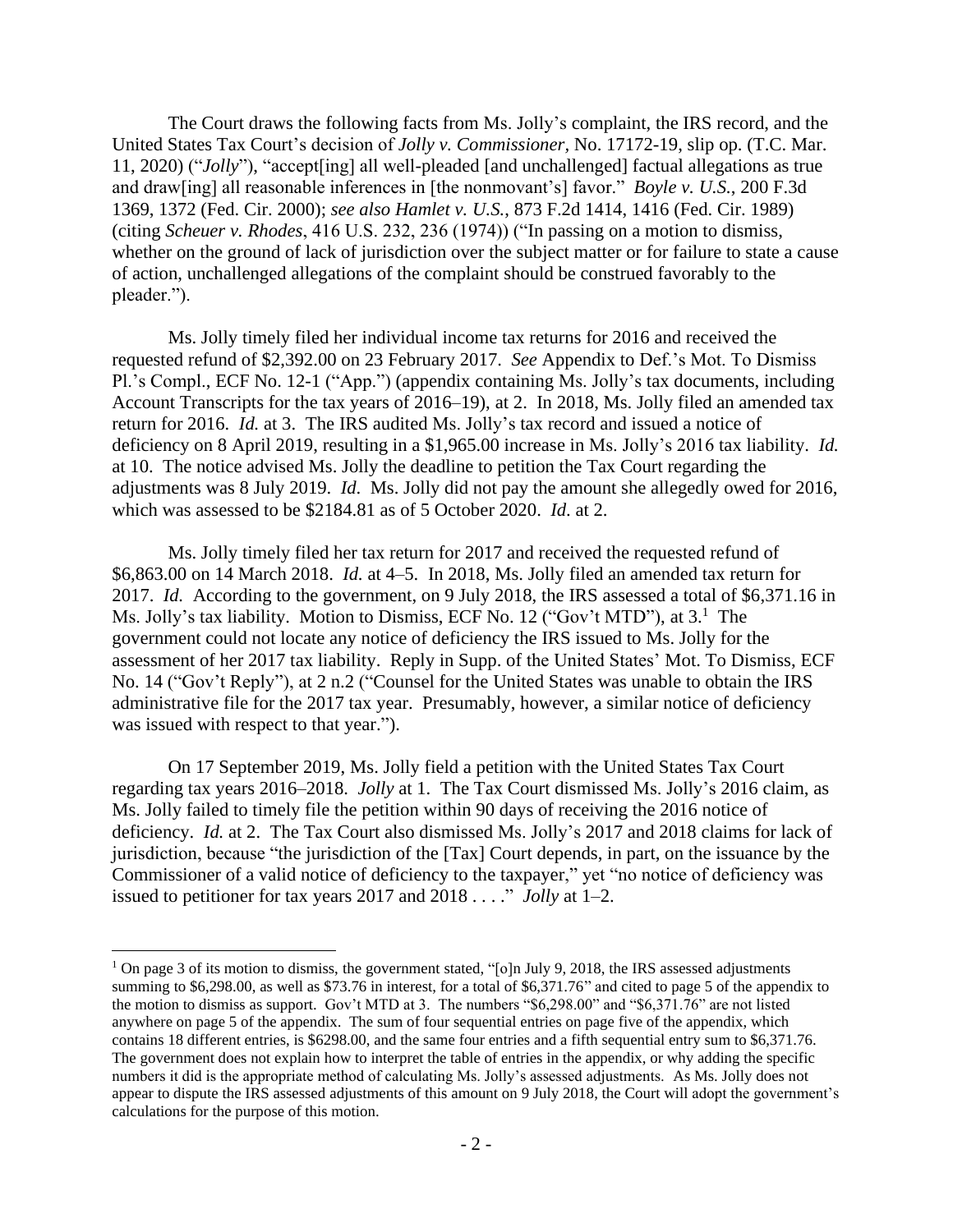Ms. Jolly timely filed her tax returns for 2018 and 2019. App. at 6–9. For both years, the IRS applied Ms. Jolly's tax refund to her 2017 balance (\$1,947.00 and \$1,255.00, respectively). *Id.* Ms. Jolly's total amount of additional taxes due for 2017, after the application of refund credits from 2018 and 2019, was assessed to be \$2,069.20 as of 5 October 2020, which Ms. Jolly did not pay. App. at 4.

#### **B. Procedural History**

Ms. Jolly filed her complaint on 6 April 2020. *See* Compl., ECF No.1. The government filed a motion to dismiss on 7 December 2020. *See* Gov't MTD. On 5 January 2021, Ms. Jolly responded to the government's motion to dismiss, *see* Resp. to Mot. To Dismiss, ECF No. 13 ("Pl. Resp."), and the government replied on 15 January 2021. *See* Gov't Reply. On 26 January 2021, Ms. Jolly filed a motion for the Court's leave to file a sur-reply to the government's reply and attached the sur-reply as an exhibit. *See* Mot. for Leave to File a Response to a Reply, ECF No. 16. The government did not file an opposition to Ms. Jolly's motion before the deadline. *See* RCFC 7.2(a)(1).

#### **II. Applicable Law**

#### **A. Standard of Review for a Motion to Dismiss Under RCFC 12(b)(1) and 12(b)(6)**

Under RCFC 12(b)(1), plaintiffs "bear the burden of establishing the court's jurisdiction by a preponderance of the evidence." *Acevedo v. U.S.*, 824 F.3d 1365, 1368 (Fed. Cir. 2016) (citing *Trusted Integration, Inc. v. U.S.*, 659 F.3d 1159, 1163 (Fed. Cir. 2011)). "In determining jurisdiction, a court must accept as true all undisputed facts asserted in the plaintiff's complaint and draw all reasonable inferences in favor of the plaintiff." *Id*. (quoting *Trusted Integration*, 659 F.3d at 1163) (internal quotation marks omitted). "[O]nly uncontroverted factual allegations are accepted as true for purposes of [a Rule 12(b)(1) motion]." *Cedars-Sinai Medical Center v. Watkins*, 11 F.3d 1573, 1583–84 (Fed. Cir. 1993) (citing *Gibbs v. Buck,* [307 U.S. 66, 72](https://1.next.westlaw.com/Link/Document/FullText?findType=Y&serNum=1939122136&pubNum=0000708&originatingDoc=I07522b4a970011d993e6d35cc61aab4a&refType=RP&fi=co_pp_sp_708_729&originationContext=document&transitionType=DocumentItem&contextData=(sc.Search)#co_pp_sp_708_729) (1939); 5A Charles A. Wright & Arthur R. Miller, *Federal Practice & Procedure* §§ 1350, 1363, at 219– 20, 457 (1990)). "All other facts underlying the controverted jurisdictional allegations are in dispute and are subject to fact-finding by the district court." *Id.* at 1584 (citing James W. Moore et al., *Moore's Federal Practice* ¶ 12.07[2.–1], at 12–52 (1993)) (internal citations omitted). When finding predicate jurisdictional facts, "a court is not restricted to the face of the pleadings, but may review evidence extrinsic to the pleadings . . . ." *Id.* (citing *Land v. Dollar*, 330 U.S. [731, 735 n. 4, \(1947\)](https://1.next.westlaw.com/Link/Document/FullText?findType=Y&serNum=1947115765&pubNum=0000708&originatingDoc=I07522b4a970011d993e6d35cc61aab4a&refType=RP&fi=co_pp_sp_708_1011&originationContext=document&transitionType=DocumentItem&contextData=(sc.UserEnteredCitation)#co_pp_sp_708_1011) (other citations omitted). "Although a court is normally not permitted to weigh evidence and find facts in ruling on a motion to dismiss for lack of subject matter jurisdiction, it is allowed to do so where such a motion 'challenges the truth of jurisdictional facts alleged in the complaint.'" *Knight v. U.S.*, 65 Fed. Appx. 286, 289 (Fed. Cir. 2003) (citing *[Reynolds v. Army & Air Force Exch. Serv.,](https://1.next.westlaw.com/Link/Document/FullText?findType=Y&serNum=1988064381&pubNum=0000350&originatingDoc=I450c059f89d711d9b6ea9f5a173c4523&refType=RP&fi=co_pp_sp_350_747&originationContext=document&transitionType=DocumentItem&contextData=(sc.Search)#co_pp_sp_350_747)* 846 F.2d 746, 747 (Fed. Cir. 1988)). Further, "the standards appropriate at this stage of the proceedings . . . require that the court construe all factual disputes in favor of [the nonmoving party]." *James v. J2 Cloud Servs., LLC*, 887 F.3d 1368, 1373 (Fed. Cir. 2018) (citation and quotation marks omitted).

Under RCFC 12(b)(6), a defendant may seek dismissal of an action for failure to allege enough facts to state a claim to relief that is plausible on its face. *Bell Atl. Corp. v. Twombly*, 550 U.S. 544, 570 (2007). When deciding a Rule 12(b)(6) motion to dismiss, the Court "must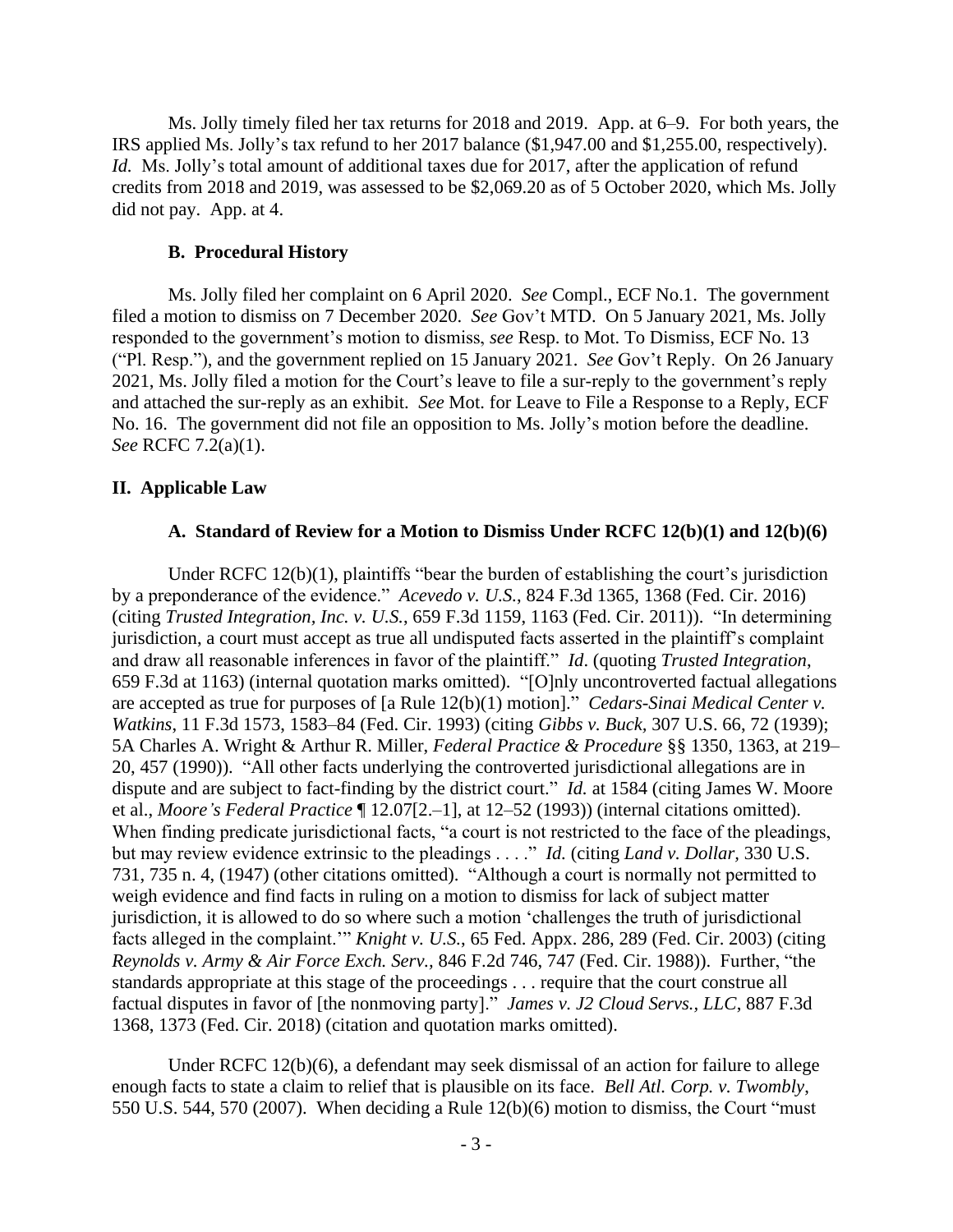accept well-pleaded factual allegations as true and must draw all reasonable inferences in favor of the claimant." *Athey v. U.S.*, 908 F.3d 696, 705 (Fed. Cir. 2018) (quoting *Bell/Heery v. U.S.*, 739 F.3d 1324, 1330 (Fed. Cir. 2014)). Facial plausibility requires plaintiffs plead "factual content that allows the court to draw the reasonable inference that the defendant is liable for the misconduct alleged." *Ashcroft v. Iqbal*, 556 U.S. 662, 678 (2009).

# **B.** *Pro Se* **Litigants**

The Court construes *pro se* pleadings, "however inartfully pleaded," with "less stringent standards than formal pleadings drafted by lawyers." *Hughes v. Rowe*, 449 U.S. 5, 9 (1980) (citation and internal quotation marks omitted). A plaintiff, however, must still establish subject matter jurisdiction and must state a claim upon which relief can be granted. *See, e.g. Alder Terrace, Inc. v. U.S.*, 161 F.3d 1372, 1377 (Fed. Circ. 1998); *McZeal v. Sprint Nextel Corp*., 501 F.3d 1354, 1356 (Fed. Cir. 2007). While the Court may excuse ambiguities in a *pro se* plaintiff's complaint, the Court "does not excuse its failures, if such there be." *Henke v. U.S.*, 60 F.3d 795, 799 (Fed. Cir. 1995).

# **C. Notice of Deficiency**

According to the IRS Code, "a notice of deficiency . . . is a legal notice in which the [IRS] Commissioner determines the taxpayer's tax deficiency. IRC 6212 and 6213 require that the Service issue a notice of deficiency before assessing additional income tax . . . unless the taxpayer agrees to the additional assessment." I.R.S. Code 4.8.9.2(1). A notice of deficiency is issued to ensure "the taxpayer is formally notified of the IRS intention to assess a tax deficiency" and the taxpayer is made aware of "the opportunity and right to petition the Tax Court to dispute the proposed adjustments." I.R.S. Code  $4.8.9.2(2)(b)$ –(c).

A notice of deficiency from the IRS "is generally a prerequisite to any attempt by the IRS to assess or collect on the deficiency" with very limited exceptions. *Bush v. U.S*., 655 F.3d 1323, 1328 (Fed. Cir. 2011) (en banc) (citing *Comm'r v. Shapiro*, 424 U.S. 614, 618 (1976)); *see also U.S. v. Frontone*, 383 F.3d 656, 658 (7th Cir. 2004) ("The Internal Revenue Service is forbidden, with immaterial exceptions, to assess a deficiency until it has issued the taxpayer a notice of deficiency"). One such exception is "a class of 'computational adjustments' [exempted] from the notice and other administrative provisions otherwise required for a deficiency" when the IRS is auditing partnerships. *Bush*, 655 F.3d at 1328. Applying *Bush*, the Court of Federal Claims' has previously ruled, aside from computational adjustments, the IRS is "statutorily obligated to serve taxpayers with a notice of deficiency." *Mandich v U.S*., 124 Fed. Cl. 209, 215 (2015).

In *Welch v. United States,* the Federal Circuit reversed the Court of Federal Claims' summary judgment decision regarding a 1995 tax assessment and entered judgment in favor of the plaintiff "with respect to the refund they seek for the deficiency paid relating to the 1995 tax year," because the government failed to meet the burden of proof of mailing a notice of deficiency for that tax year. *Welch v. U.S*., 678 F.3d 1371, 1382–83 (Fed. Cir. 2012). In *Welch,*  the government could not present a copy of a notice of deficiency for the 1995 tax year, so instead it offered testimonial evidence regarding internal IRS procedure for notice preparation,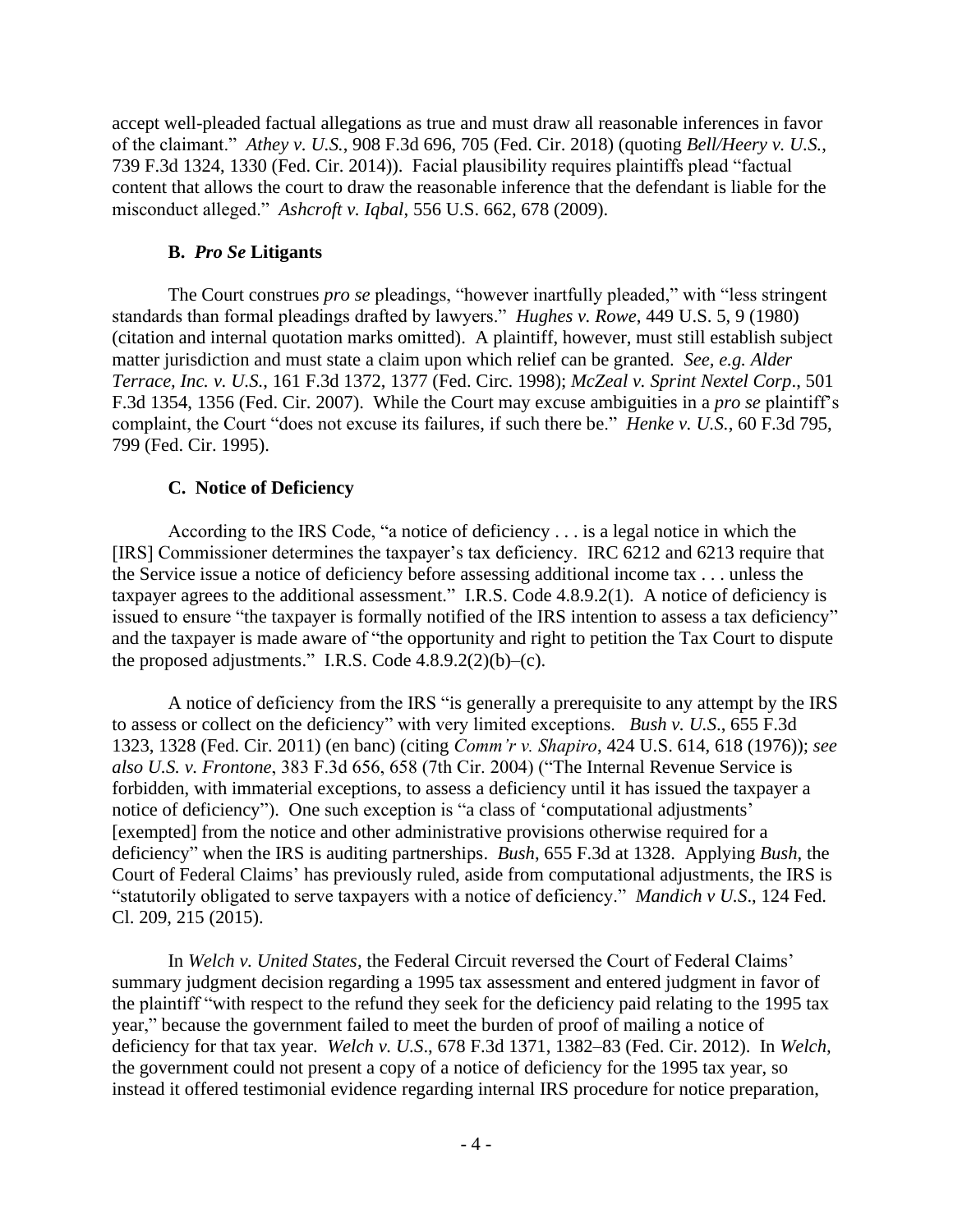appeals case memorandum indicating that a statutory notice was approved, computer control cards suggesting a notice existed, and postal-return receipts. *Id.* at 1380–81. The Federal Circuit held such evidence is not "sufficiently corroborative . . . both of the existence of the notice of deficiency and of timely mailing" to meet the government's burden of proof. *Id.* at 1380.

# **III. Parties' Arguments Regarding the Motion to Dismiss**

The government contends Ms. Jolly's case must be dismissed for lack of subject matter jurisdiction under RFCF12(b)(1) because Ms. Jolly must fully pay her tax liability and wait at least six months after filing the refund claim before filing a tax suit. Gov't MTD at 7–8 (citing *Flora v. U.S.*, 362 U.S.145, 150 (1960)). As Ms. Jolly has not paid her alleged tax liabilities for 2016 and 2017, the government contends the Court lacks jurisdiction over her tax fund claim "[u]nder the full payment rule set forth by the United States Supreme Court in *Flora*." *Id.* at 8. As to Ms. Jolly's contention she has complied with the full payment rule because she paid tax for 2016 and 2017, the government argues "'[t]he *Flora* full payment rule has been interpreted to mean that full payment refers to the amount the [IRS] has determined is due, not just the amount the taxpayer concedes is due.'" *Id.* (quoting *Abruzzo v. U.S.*, 24 Cl. Ct. 668, 675 (1991)) (internal quotation marks omitted). The government further argues, per RCFC 12(b)(6), Ms. Jolly does not state a claim upon which relief may be granted, as she already received her 2018 and 2019 refunds as payments being applied towards her alleged 2017 tax debt. *Id.* at 9.

Ms. Jolly contends the IRS's *Flora* full payment rule does not apply in her case because she "did not owe a deficiency" for the 2016 or 2017 tax years. Pl. Resp. at 8, 11. Ms. Jolly further alleges the IRS violated "the Internal Revenue Code . . . 4.8.9 Statutory Notice of Deficiency" by failing to provide "tax liability deficiency notices" "prior to the assessment of a deficiency." *Id.* at 8. Ms. Jolly claims, "since the IRS did not dispute 2016 and 2017 amended tax years, there is no dispute that the plaintiff is entitled to a residual tax refund for years 2016 and 2017." *Id.* at 9. Ms. Jolly further argues "the amount the IRS alleges and further assesses [without proper notice] far exceeds the amount [Ms. Jolly paid]," as the IRS applied her tax refunds from 2018 and 2019, to 2017. Pl.'s Reply at 3–4.

# **IV. Analysis**

The government argues the Court lacks subject matter jurisdiction to consider Ms. Jolly's tax refund claims regarding 2016 and 2017 because Ms. Jolly did not fully pay her assessed tax liabilities for the two years, and Ms. Jolly cannot recover for 2018 and 2019 because she is deemed to have received the tax refunds by the IRS applying them to her 2017 balance. Gov't MTD at 6–8. Ms. Jolly contends she is entitled to a refund because the IRS failed to provide notice before the assessment of deficiency. Pl. Resp. at 8.

# **A. The Government's 12(b)(1) Motion Regarding Tax Years 2016 and 2017**

When deciding a Rule  $12(b)(1)$  motion to dismiss, the Court must "accept as true all undisputed facts asserted in the plaintiff's complaint and draw all reasonable inferences in favor of the plaintiff." *Acevedo v. U.S.*, 824 F.3d 1365, 1368 (Fed. Cir. 2016) (quoting *Trusted Integration, Inc. v. U.S.*, 659 F.3d 1159, 1163 (Fed. Cir. 2011)) (internal quotation marks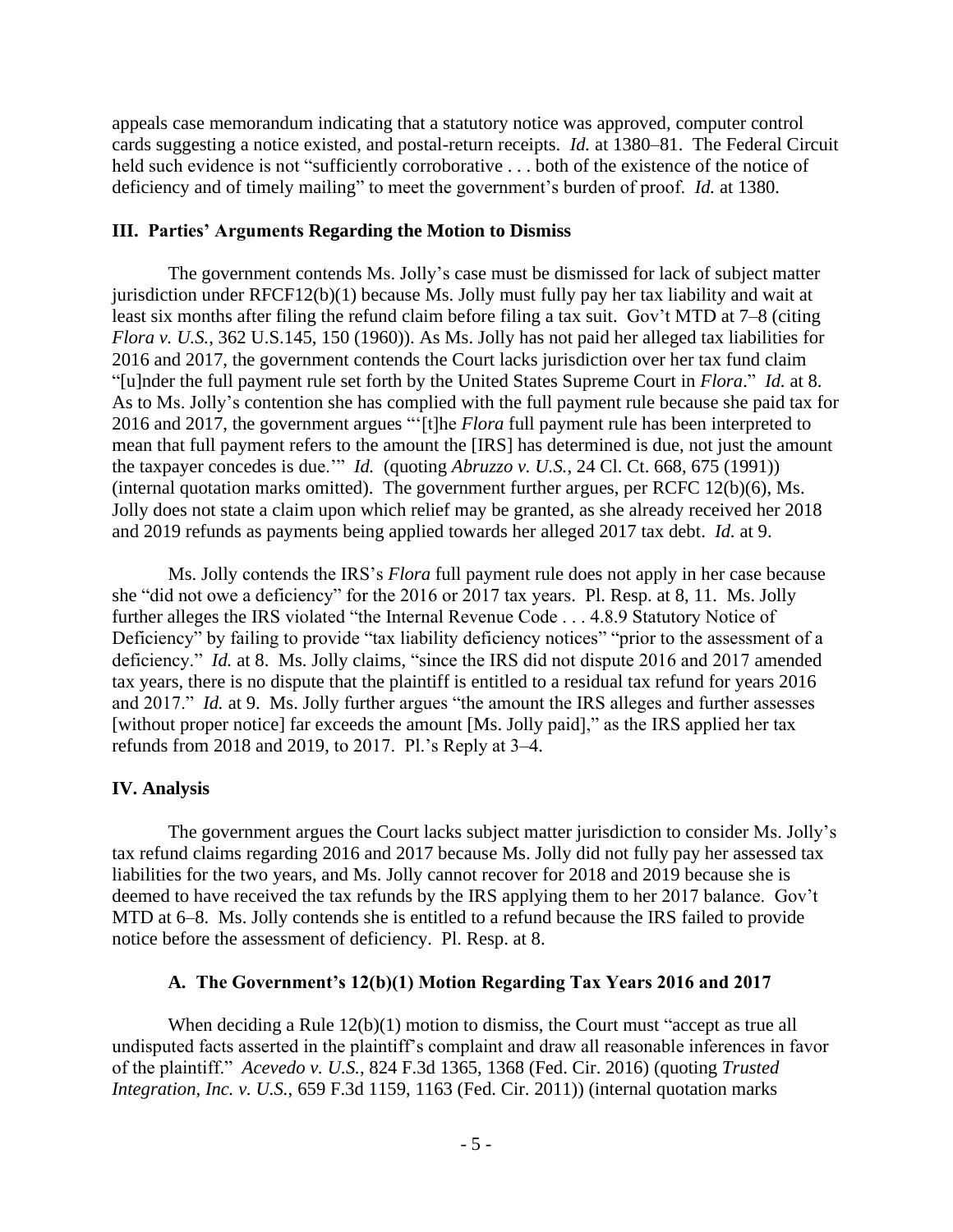omitted). If the parties dispute facts underlying the jurisdictional allegation, the Court may "weigh evidence" and "find facts" when ruling on the motion. *Knight v. U.S.*, 65 Fed. Appx. 286, 289 (2003) (citation omitted) ("Although a court is normally not permitted to weigh evidence and find facts in ruling on a motion to dismiss for lack of subject matter jurisdiction, it is allowed to do so where such a motion 'challenges the truth of jurisdictional facts alleged in the complaint.'"); *see also Cedars-Sinai Medical Center v. Watkins*, 11 F.3d 1573, 1583–84 (Fed. Cir. 1993) (citation omitted) ("All other facts underlying the controverted jurisdictional allegations are in dispute and are subject to fact-finding by the district court."). The fact-finding standard at the stage of a Rule 12(b)(1) motion to dismiss requires "the court construe all factual disputes in favor of [nonmovant]." *James v. J2 Cloud Servs., LLC*, 887 F.3d 1368, 1373 (Fed. Cir. 2018) (citation omitted).

The parties dispute whether the IRS issued a notice of deficiency before assessing Ms. Jolly's personal tax for 2016 and 2017, which is a factual dispute "underlying the controverted jurisdictional allegations." *Cedars-Sinai Medical Center*, 11 F.3d at 1584. The government's jurisdictional challenge is premised on Ms. Jolly not having fully paid her tax liability before filing the complaint. Gov't MTD at 7–8 (citing *Flora v. U.S.*, 362 U.S.145, 150 (1960)). Ms. Jolly allegedly owes \$2184.81 for 2016 and \$2069.20 for 2017, after the IRS applied her 2018 and 2019 tax refund (\$1,947.00 and \$1,255.00, respectively) to her 2017 balance. App. at 2–5; *see also* Gov't MTD at 2–3. The IRS levied two assessments for deficiencies on Ms. Jolly: \$1,956 for 2016, App. at 14, and \$6371.76 for 2017. Gov't MTD at 3. The Court must resolve this factual dispute before deciding whether the Court has jurisdiction to hear Ms. Jolly's claim—if the parties' factual dispute resolves in Ms. Jolly's favor, she could possibly have fully paid her tax liability before filing her complaint, which confers jurisdiction to the Court. *See Flora*, 362 U.S. at 150. As stated by the Federal Circuit in *Welch*, the government must "demonstrate the existence of the 1995 notice of deficiency and the date of its mailing by competent and persuasive evidence . . . before [the Court] can find that assessment of the [tax year] deficiency occurred within the governing statute of limitations period." *Welch v. U.S*., 678 F.3d 1371, 1382 (Fed. Cir. 2012).

The government confirms it cannot locate Ms. Jolly's IRS administrative profile for 2017, but claims, "presumably . . . a notice of deficiency was issued with respect to that year." Gov't Reply at 2 n.2. Ms. Jolly claims she did not receive a notice of deficiency prior to the IRS' assessment of deficiency in 2016 and 2017 but does not specify for which year she did not receive the notice of deficiency. Pl.'s Reps. at 8.

The IRS issued a notice of deficiency to Ms. Jolly for the tax year 2016 on 8 April 2019, which the government attached to the motion to dismiss. *See* App. at 10. Ms. Jolly petitioned her 2016 tax assessment to the United States Tax Court on 17 September 2019. *Jolly* at 1*.* As noted by the government, a petition cannot be filed at the Tax Court without a notice of deficiency. Gov't Reply at 3 (citing *Mulvania v.* Commissioner, 81 T.C. 65, 67 (1983) ("The notice [of deficiency] constitutes the taxpayer's ticket to the Tax Court, and without it, there [can] be no prepayment judicial review of the asserted deficiency.")). Accordingly, the Court finds there is sufficient evidence demonstrating the IRS issued a notice of deficiency to Ms. Jolly regarding the assessed deficiency in 2016.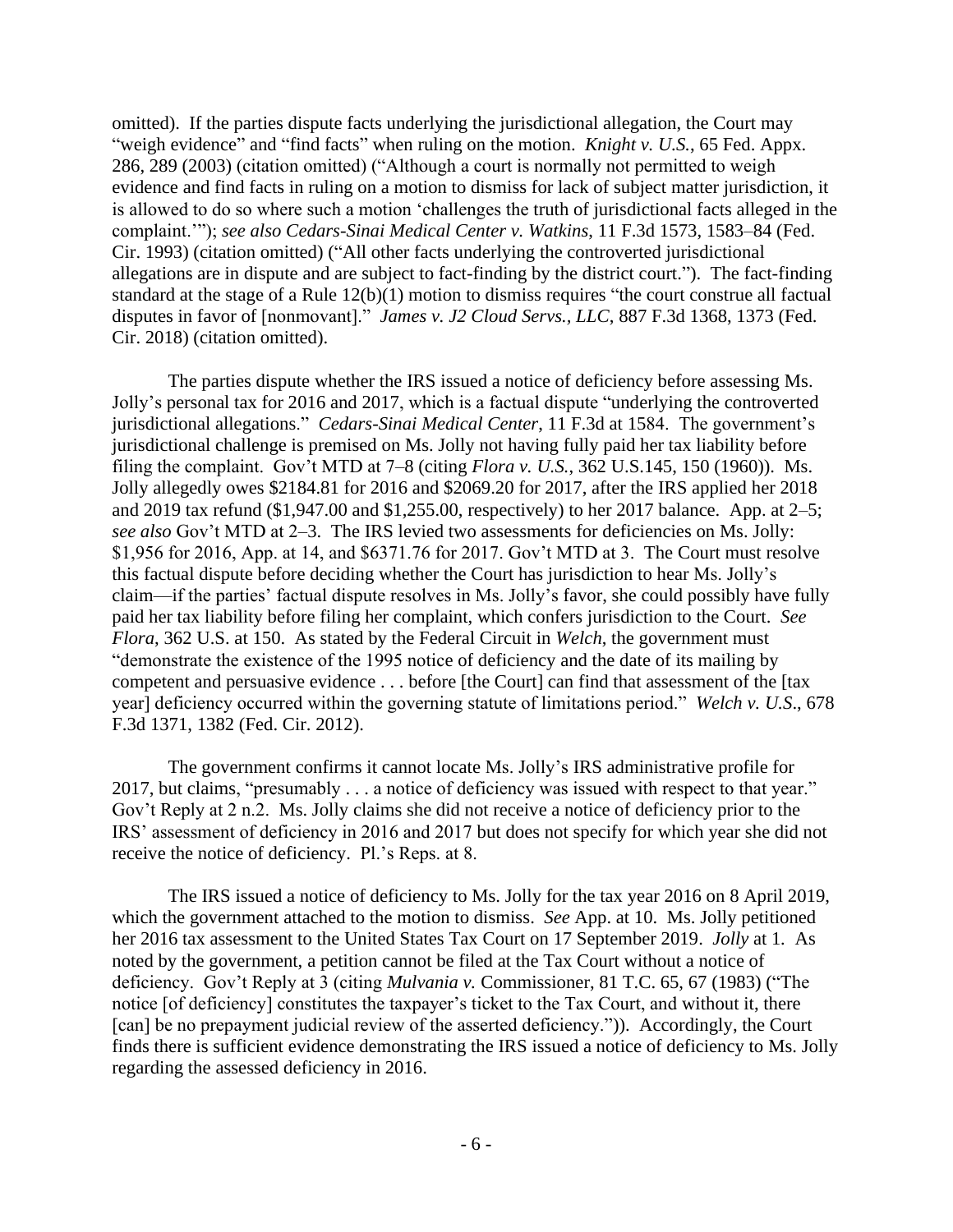In contrast, the government fails to provide sufficient evidence to prove the IRS issued a notice of deficiency to Ms. Jolly for tax year 2017. *See* Gov't Reply at 2 n.2 ("Counsel for the United States was unable to obtain the IRS administrative file for the 2017 tax year. Presumably, however, a similar notice of deficiency was issued with respect to that year."). Furthermore, the Tax Court in *Jolly* explicitly found "[t]he record further reflects that no notice of deficiency for tax year 2017 . . . was issued to petitioner." *Jolly* at 2. The only tangential evidence that may lend support to the claim of the issuance of a 2017 notice of deficiency is the entry of "[n]otice issued" on 9 July 2018, the date when the government alleges a notice of deficiency for 2017 was sent, in Ms. Jolly's 2017 tax account transcript. *See* App. at 5; Gov't MTD at 3. Nevertheless, such a vague entry provides little corroborative value, if any, for "the existence of the notice of deficiency" and its "timely mailing." *Welch*, 678 F.3d at 1382. Construing all factual disputes in favor of Ms. Jolly, the record compels the Court to find the IRS may have failed to issue a notice of deficiency for 2017 before levying increase in tax liability. *James*, 887 F.3d at 1373 (Fed. Cir. 2018).

A notice of deficiency from the IRS "is generally a prerequisite to any attempt by the IRS to assess or collect on the deficiency" unless the assessment is "computational adjustments." *Bush v. U.S*., 655 F.3d 1323, 1328 (Fed. Cir. 2011) (en banc) (citations omitted); *see also* I.R.S. Code 4.8.9.2(1) ("IRC 6212 and 6213 require that the Service issue a notice of deficiency before assessing additional income tax . . . unless the taxpayer agrees to the additional assessment."). In *Welch*, the Federal Circuit reversed the Court of Federal Claims' tax assessment and entered judgment in favor of plaintiff "with respect to the refund they seek for the deficiency paid relating to the 1995 tax year," because the government failed to prove the IRS issued a notice of deficiency for 1995. *Welch*, 678 F.3d at 1382. Here, the government does not contend the 2017 assessment is merely a "computational adjustment." As the Court finds for the purpose of the government's motion to dismiss the IRS may not have issued a notice of deficiency for 2017, the Court must also find Ms. Jolly may not owe the IRS the levied deficiency for 2017, allegedly, \$6371.76. *See Bush*, 655 F.3d at 1328; *Welch*, 678 F.3d at 1382; I.R.S. Code 4.8.9.2(1).

If Ms. Jolly's 2017 deficiency of \$6,371.76 does not exist, the math follows: applying Ms. Jolly's 2018 and 2019 tax refund (\$1,947.00 and \$1,255.00, respectively) to only her 2016 assessment of \$2184.81 results in a residual amount of around  $$1017.19$ <sup>2</sup> As there is a factual dispute underlying the jurisdictional allegation in the government's Rule 12(b)(1) motion, the Court "weigh[s] evidence" and "find[s] facts" while "constru[ing] all factual disputes in favor of [Ms. Jolly]." *Knight*, 65 Fed. Appx. at 289; *see also Cedars-Sinai Medical* Center, 11 F.3d at 1583–84, *James*, 887 F.3d at 1373. Accordingly, based on the record before the Court, specifically the government's failure to locate Ms. Jolly's 2017 IRS administrative file, the Court finds Ms. Jolly may have paid her full tax liability before filing this lawsuit, and thus the Court has subject matter jurisdiction over her 2016 and 2017 tax refund claims. *See Flora*, 362 U.S. at 150.

### **B. The Government's 12(b)(6) Motion Regarding Tax Years 2018 and 2019**

<sup>&</sup>lt;sup>2</sup> The Court's calculation here may not be fully accurate. Ms. Jolly's account balance for 2016 was \$2184.81 as of 5 October 2020, including \$104.11 of accrued interest and \$97.46 of accrued penalty. If the IRS applied Ms. Jolly's 2018 and 2019 refund credits to her 2016 balance in early 2019, as the IRS did so with her 2017 balance, Ms. Jolly's 2016 balance as of early 2019 should be lower than \$2184.81.